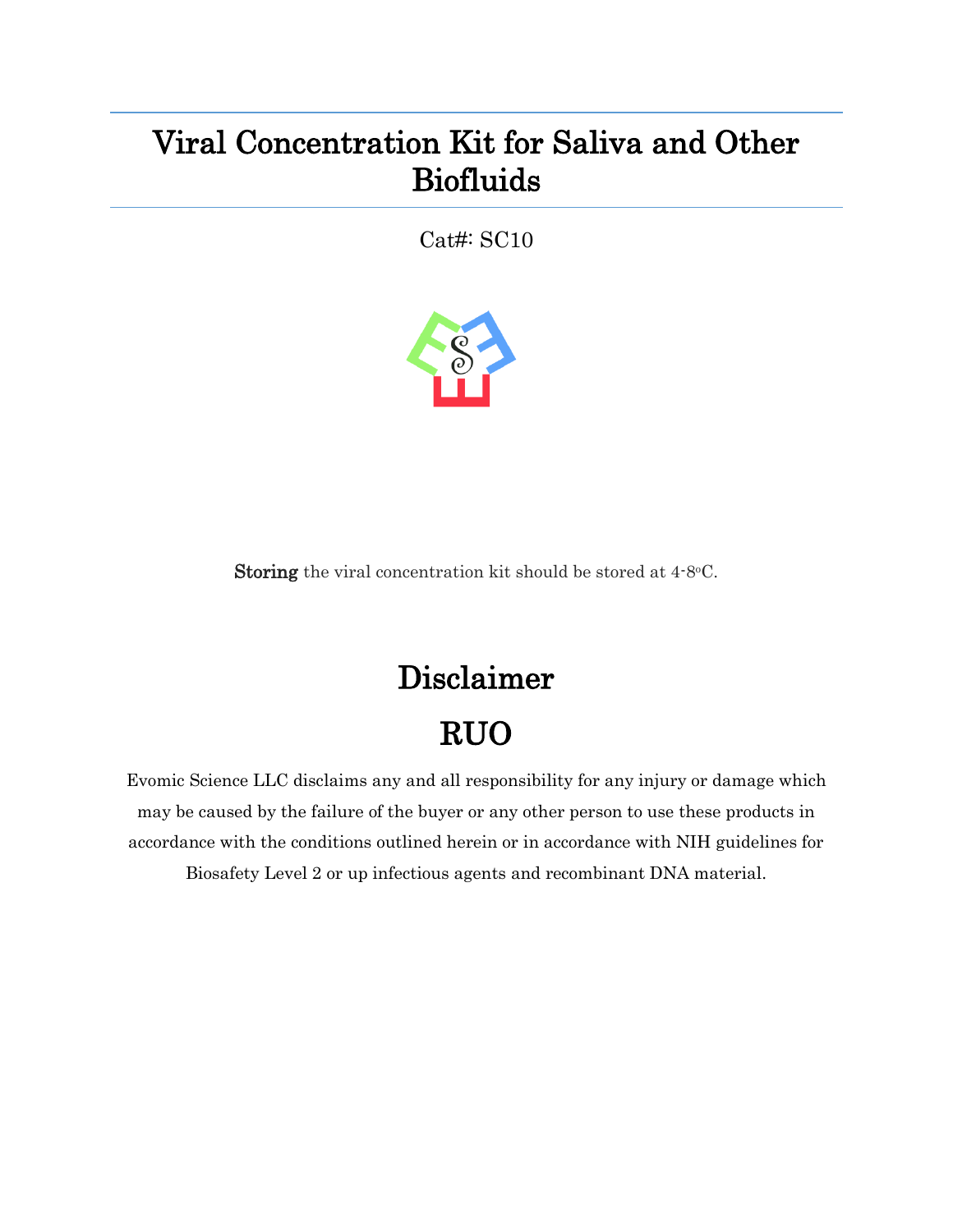

## Introduction

SARS-CoV-2: Shoving a cotton swab deep into your nasal cavity to get a good specimen, e.g. SARS-CoV-2, is technically challenging and not a patient-friendly method. Variance of nasal swab specimens is the major contributor of pseudonegative results in current SARS-CoV-2 RNA detection. Increasing evidence indicates that there is a compatible amount of viral particles in saliva, as in nasal cavities. More importantly, sampling saliva is less invasive, less variable, easy to collect a large volume of sample, and safer to health professionals than nasal swab sampling. Furthermore, current protocol for RNA and viral antigen detection methods failed to process large volumes of saliva samples (< 1 ml). We thus developed a viral concentration kit for saliva, in which all respiratory viruses are maximally collected by deeply coughing and then rinsing the whole mouth, to efficiently concentrate viral particles, up to 100 folds at any sample volume. The concentrated viral particles are suitable for both RNA and antigen detection with increasing sensitivity, as well as another in vitro and in vivo application. This kit is specifically suitable for viral detection for pooled saliva and other biofluids.

**Other Viruses:** this viral concentration kit, as an universal this viral concentration kit, is suitable for concentrating all viral particles and VLP (e.g. EBV, Adenovirus, rAAV, HAV, HBV, HCV, Dengue virus, SARS, Influenza, Retrovirus, Lentivirus Rotavirus etc) from biofluids, cell culture media, environmental samples, such as waste water.

## A brief procedure is outlined below

**www.evomicscience.com 725 San Aleso Ave. Suite 3, Sunnyvale, CA 94085 Page 1/3 Version 2022-01**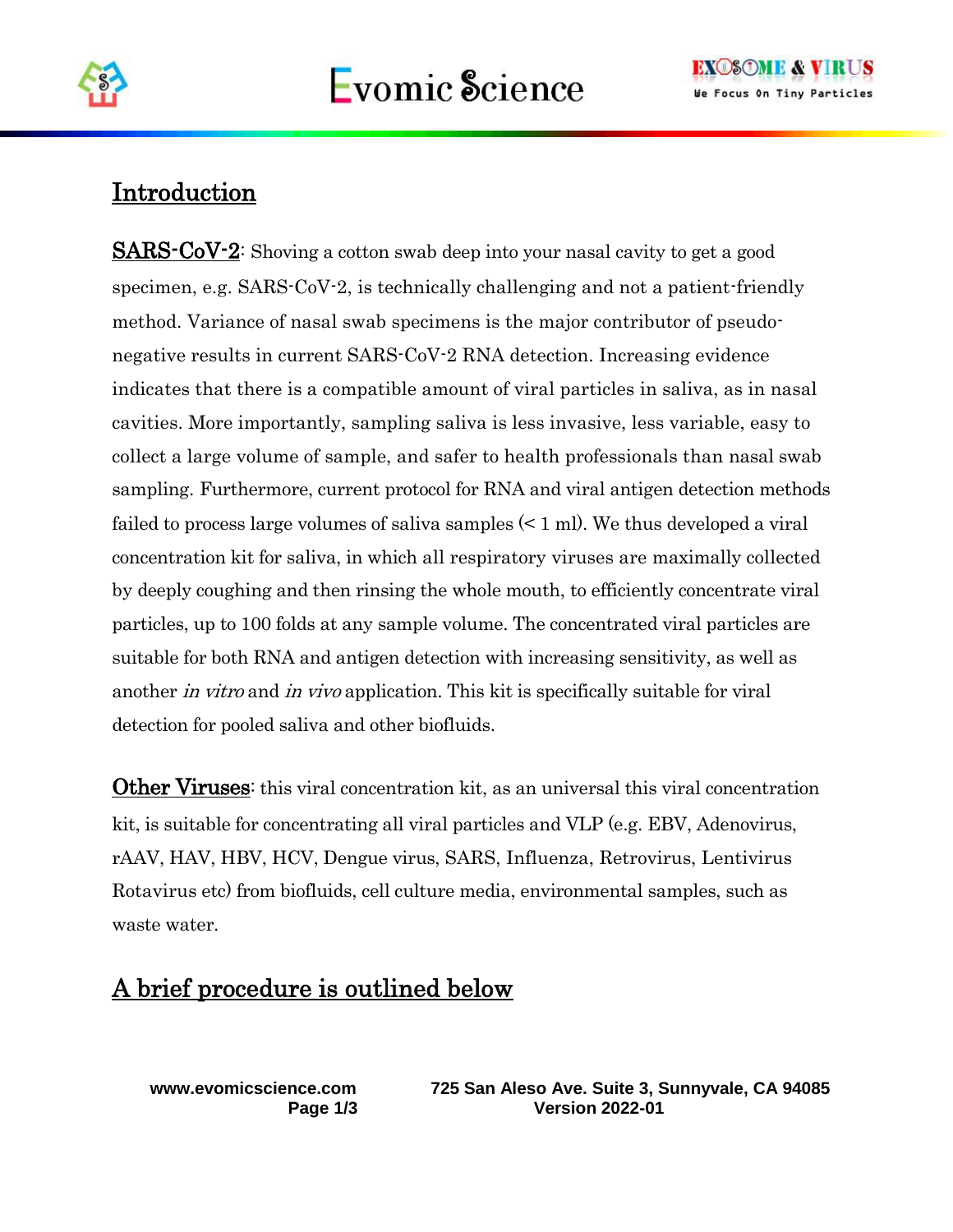

# Evomic Science



#### Product Features:

- Fast  $(20 \text{ min})$ , Efficient  $(>95\% \text{ Yield})$ , Easy  $(2,000g)$  to operate;
- Up to 100 fold concentrated,
- Suitable for all almost natural and recombinant virus particles.
- Suitable for biofluids, cell culture media, environmental samples, such as waste water.

#### Kit Components Additional Materials/Equipment

- Ten of the pre-prepared viral concentration tubes.
- Customers' need: Ten of empty saline tubes and Benchtop centrifuge.

## Warning

This kit permits quick concentration of viral particles including all respiratory viruses e.g. SARS-CoV-2 and Influenza etc. The sample processing should be handled at least BSL3 safety level. The special precautions should be followed as your institute IRB and government guideline. Wear hand, eye, face, and body personal protective equipment (PPE) when processing samples collected with this kit. Evomic Science LLC takes no responsibility for improper use of this kit.

#### For research use only. Not for use in diagnostic or human clinical procedures.

**www.evomicscience.com 725 San Aleso Ave. Suite 3, Sunnyvale, CA 94085 Page 2/3 Version 2022-01**